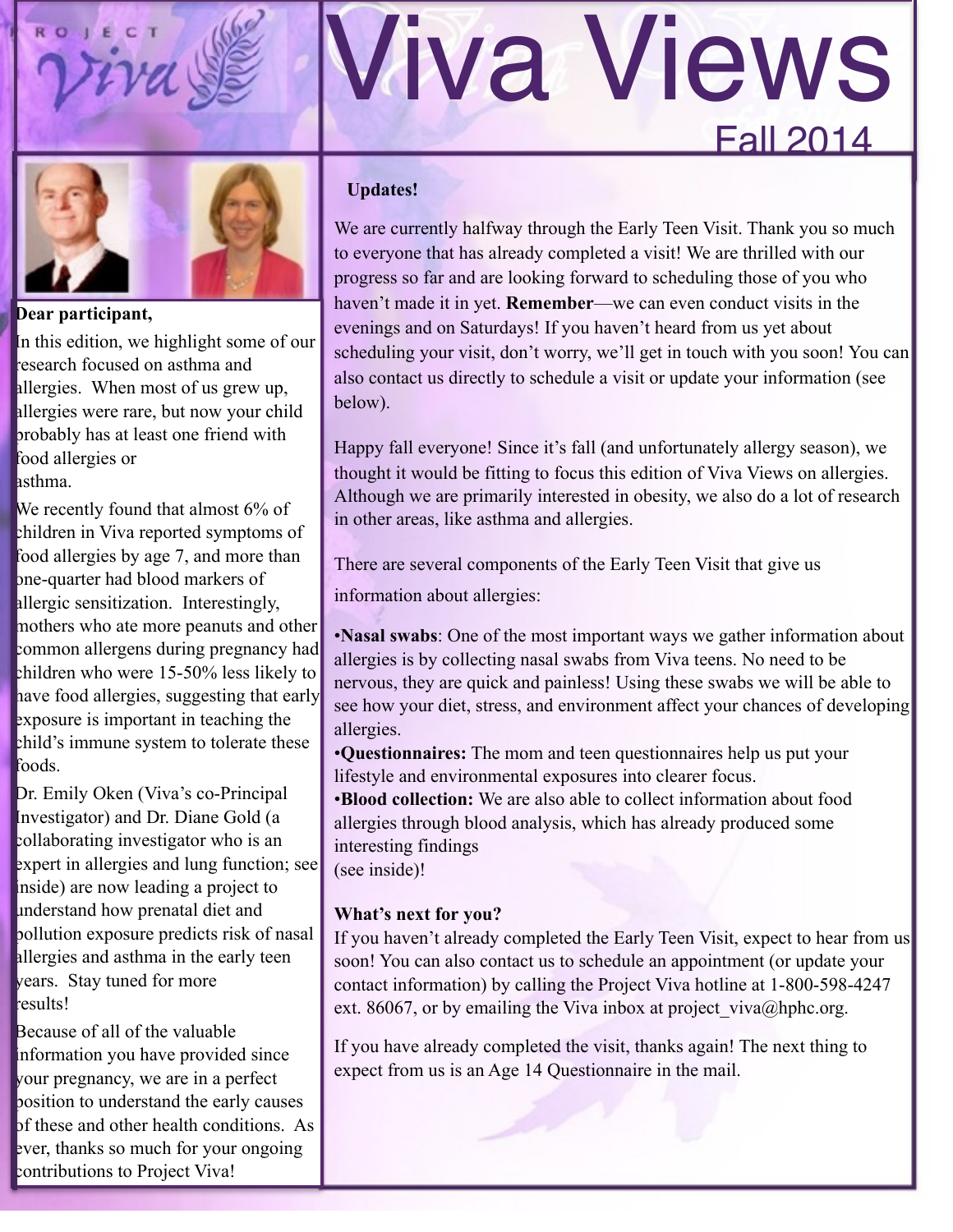# Recent Findings

#### **Should pregnant women actually eat more peanut, milk and wheat?**

The prevalence of both asthma and allergies have increased in the United States; an estimated 8.4% of the population has asthma and 5% have a food allergy. During the fetal period, the human immune system begins to develop by training its cells to differentiate harmful intruders from helpful or benign substances. A recent Project Viva study showed that early exposure to potential allergens through maternal diet during this critical period can be protective against childhood allergy and asthma.

Using prenatal food frequency questionnaires, mother-reported data on child asthma and allergy, and child blood antibody levels for common allergens at mid-childhood, Dr.

Bunyavanich and her team of investigators assessed the association between prenatal diet and

offspring risk of allergy and asthma in mid-childhood. The study focused on five foods commonly associated with childhood allergies: egg, soy, peanut, milk, and wheat.

Children of mothers with diets higher in peanuts during the first trimester of pregnancy were at a lower risk of experiencing peanut allergic reaction in mid-childhood. Additionally, higher maternal milk intake during the first trimester was associated with reduced childhood risk of asthma and allergic rhinitis, and higher maternal wheat intake in the second trimester was associated with reduced childhood risk of atopic dermatitis. Egg and soy consumption did not show a correlation to midchildhood allergy and asthma. This study supports the idea that a mother's diet during pregnancy helps to shape her child's immune system, and prenatal exposure to milk, wheat and peanuts through the mother's diet can protect children against allergy and asthma.

Bunyavanich S, Rifas-Shiman SL, Platts-Mills TA, Workman L, Sordillo JE, Camargo CA Jr, Gillman MW, Gold DR, Litonjua AA. Peanut, milk and wheat intake during pregnancy is associated with reduced allergy and asthma in children. J. Allergy Clin Immunol. 2014 May;133(5):1373-82.

#### **How does living near major roadways affect childhood risk of respiratory infection?**

Project Viva investigators, interested in determining risk factors for childhood respiratory infections, examined how far Project Viva mothers lived from major roadways and traffic-dense areas during their pregnancies. They looked at whether the distance from a participant's home to a major roadway was associated with a doctor-diagnosed case of early life respiratory infection in her Project Viva child.

Over half of the 1,263 Project Viva children included in this analysis had one or more doctor-diagnosed respiratory

infections by the Age 3 (Early Childhood) visit. This count included cases of bronchiolitis, bronchitis, pneumonia and croup, but not cases of the common cold, ear infections or sinusitis. The results of the study indicate that living near a major roadway during pregnancy or at the time of birth is associated with a higher risk of doctor-diagnosed respiratory infection by early childhood.

As most Project Viva mothers did not move during pregnancy, we cannot say whether the pre- or early post-natal traffic exposure was responsible for the association between distance to roadway and childhood respiratory infection. Regardless, this finding is important because it can potentially motivate policy



change on controlling traffic pollution and may help doctors identify children at risk of respiratory infection, such as those who live near major roadways.

Rice MB, Rifas-Shiman SL, Oken E, Gillman MW, Ljungman PL, Litonjua AA, Schwartz J, Coull BA, Zanobetti A, Koutrakis P, Melly SJ, Mittleman MA, Gold DR. Exposure to traffic and early life respiratory infection: A cohort study. Pediatr Pulmonol. 2014 Mar 27.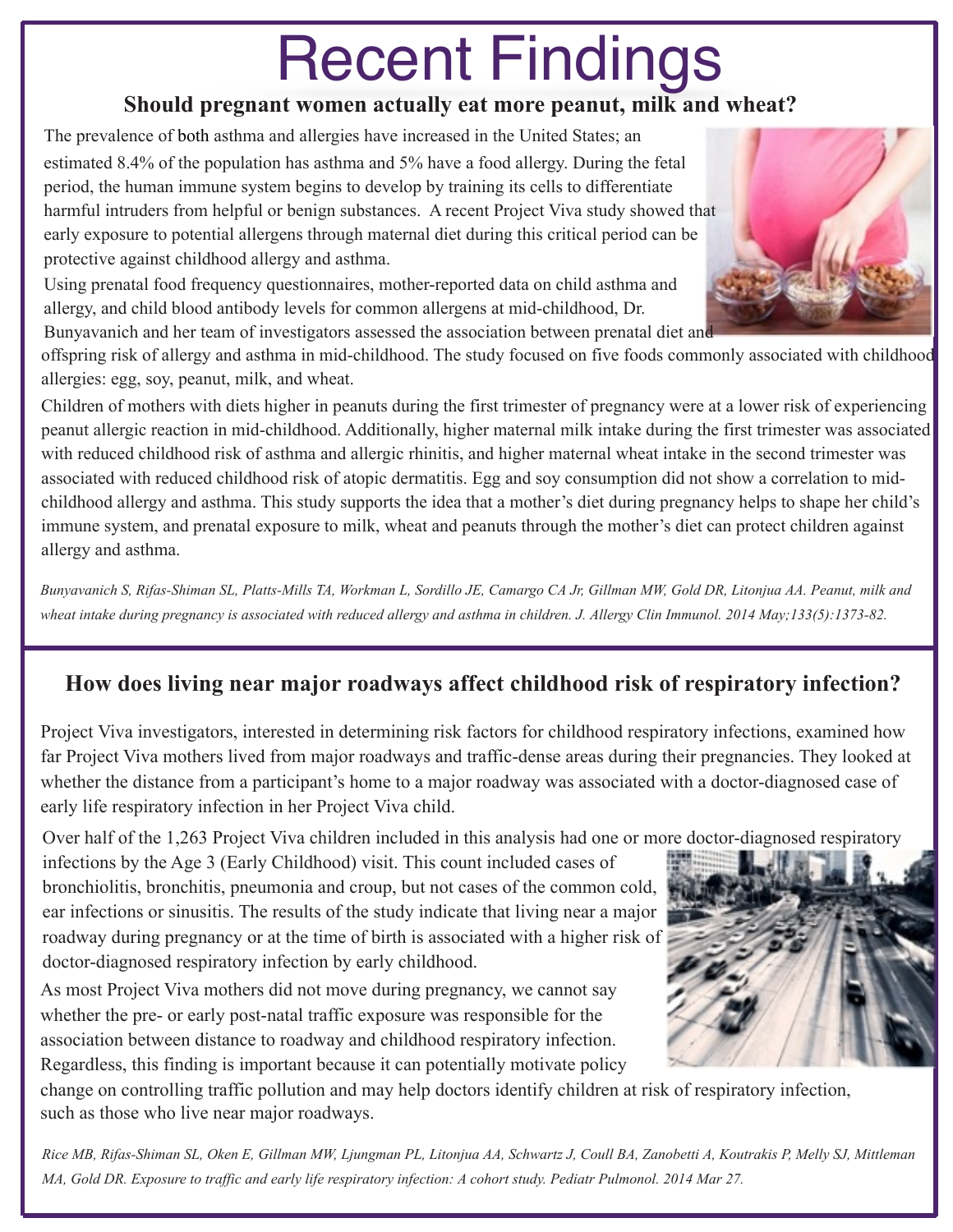### Visit Spotlight: Measuring Nitric Oxide

 **Inflammation:**  your body's reaction to things like infection, injury, or irritation, characterized by redness, pain, and swelling

What a cool looking machine! . . . But, what does it actually do? This machine measures the amount of nitric oxide (NO) in a person's exhaled breath. Everyone

 has a small amount of nitric oxide in their bodies naturally. If some one has asthma or inflammation, the amount of nitric oxide in that person's breath will increase. Doctors are starting to use this machine to improve the diagnosis and treatment of asth ma and to make sure people who have asthma are using their medicine properly. Project Viva investigators are interested in trying to figure out why some people develop asthma, which is why Viva teens that come in for their Early Teen Visits per form this measurement using the cool-looking machine!



 It is a really easy (and fun!) measurement to complete. Using a clean mouthpiece, you will blow into the machine and keep the cloud on the screen afloat for 10 seconds. That's it! Haven't completed your Early Teen Visit yet? Come on in to have your nitric oxide levels measured!

### Investigator Spotlight: Diane Gold

In this edition of Viva Views we asked one of our investigators, Dr. Diane Gold to tell us a bit about herself.

#### **How did you get started with Project Viva?**

**Dr. Gold**: I have been with Project Viva since its beginning---I started off helping to figure out how to understand what influences neonatal immune function that might relate to later responses to allergens.



 We are all really grateful to the families participating in Project Viva, who have contributed so much to public health.

#### **What led to your specific interests in asthma/allergies?**

 **Dr. Gold**: In college in the U.S. I became interested in documenting the experiences of women who worked in factories. Later, when I worked in a hospital in England, I became interested in occupational lung diseases of people working in factories processing cotton, in factories using asbestos, and in work places using chemicals, some of which caused or worsened asthma. When I returned to the U.S. I began working in East Boston, trying to understand what exposures in the environment influenced allergies and asthma.

#### **Have you used any of the Project Viva findings in your own life?**

**Dr. Gold**: Well, I walk or bike to work, so keeping fit is a part of my own life. My fish intake may have been influenced by the project.

#### Can you tell us a bit more about your professional career outside of Project Viva, and what you like best **about it?**

**Dr. Gold**: As well as doing research I teach at Harvard School of Public Health. I also used to take care of patients in the Medical Intensive Care Unit. I love getting to talk with the children, to teach and work with the research assistants, and contributing to public policy that may lead to improvements in peoples' health.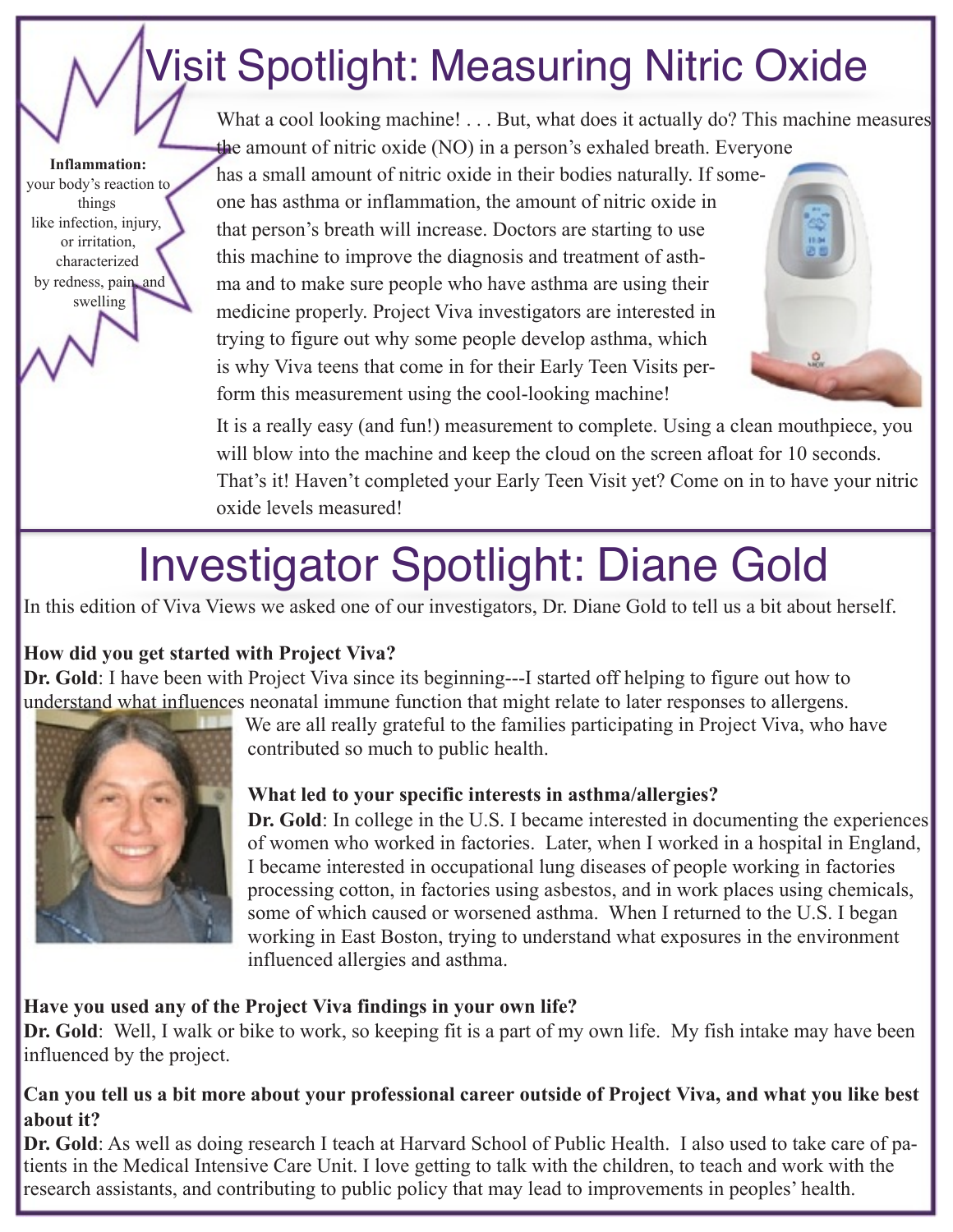## About Project Viva

Established in 1998, Project Viva—"A Study of Health for the Next Generation"—is a groundbreaking longitudinal research study of women and children based in eastern Massachusetts. The aims of the research are to examine how factors during pregnancy and after birth may affect the long-term health of a mother and her child. Project Viva enrolled over 2,600 mothers during pregnancy and has continued to follow them and their children for more than a decade. Matthew W. Gillman, MD, SM, is Project Viva's Principal Investigator. He, along with Co-Prinicipal Investigator Emily Oken, and colleagues conduct the study out of the Department of Population Medicine, jointly sponsored by Harvard Medical School and Harvard Pilgrim Health Care Institute. Project Viva is funded primarily by the National Institutes of Health (NIH), with additional funding from other agencies. The ultimate goal of Project Viva is to improve the long-term health of children by ensuring the well-being of their mothers.

*Thank You!* 

### **Moving?**



Please call us with your new address phone number at 1-800-598-4247 ext. 86067 email us at: Project Viva@hphc.org



Department of Population Medicine Harvard Medical School/Harvard Pilgrim Health Care Institute 133 Brookline Avenue, 6th Floor Boston, MA 02215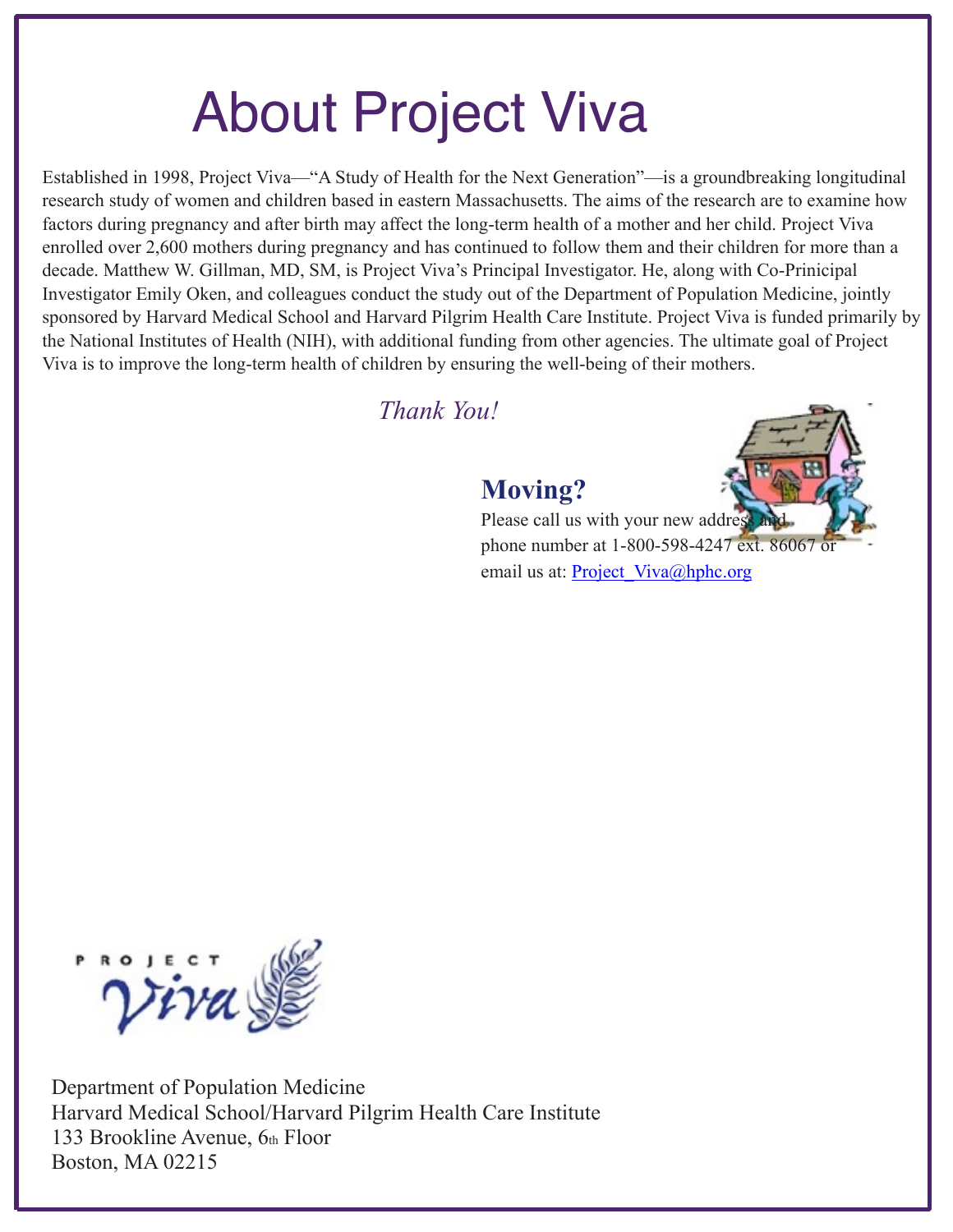